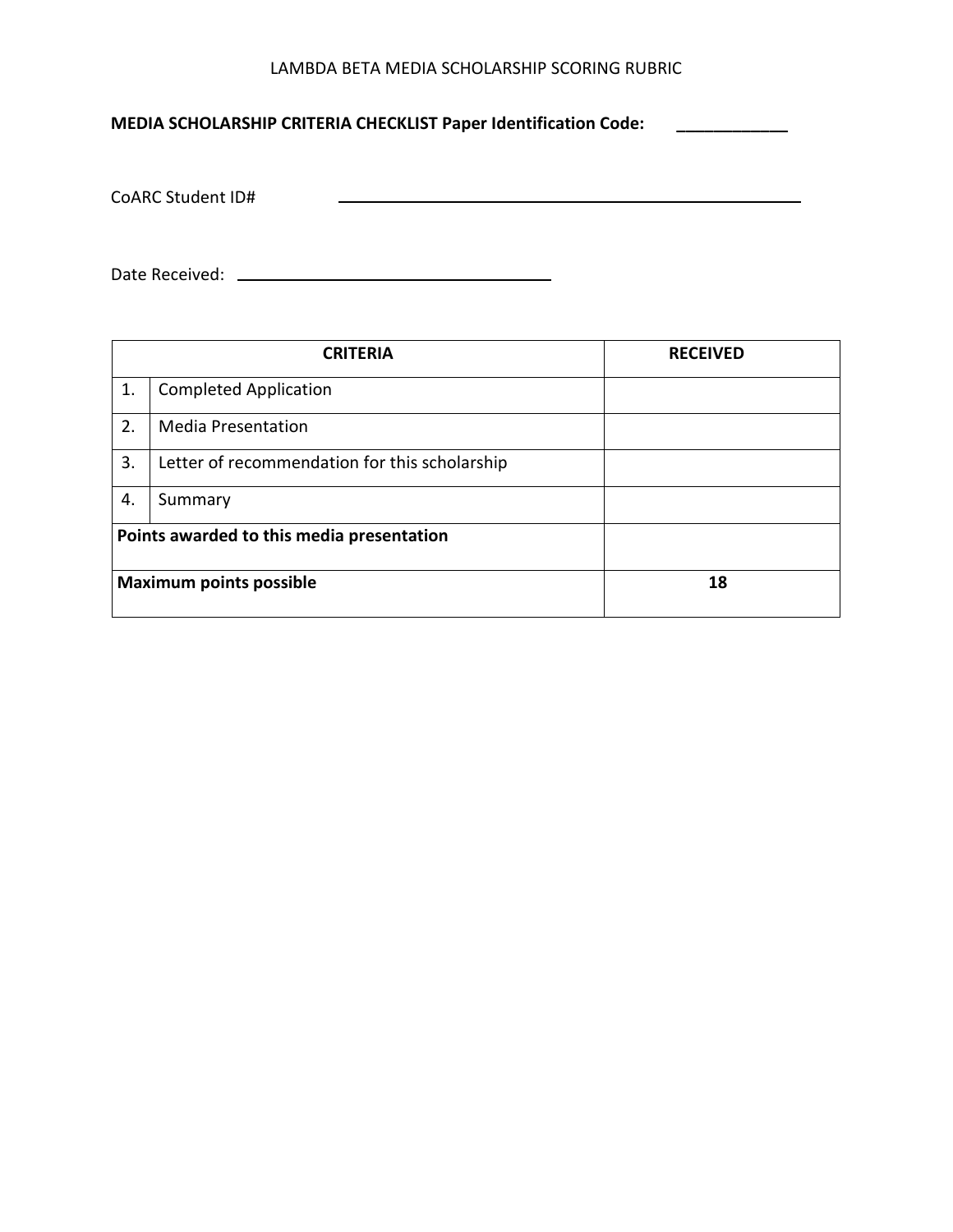## LAMBDA BETA MEDIA SCHOLARSHIP SCORING RUBRIC

| <b>Element</b>                                                                                                                                                                                                                                                                                                                                                                                                                                                                                                                                                                                        | $\mathbf 0$                                                                                                                                        | 1                                                                                                                                                                                                                                   | 2                                                                                                                                                                                                                                                     | 3                                                                                                                                                                                                                                                                                            |
|-------------------------------------------------------------------------------------------------------------------------------------------------------------------------------------------------------------------------------------------------------------------------------------------------------------------------------------------------------------------------------------------------------------------------------------------------------------------------------------------------------------------------------------------------------------------------------------------------------|----------------------------------------------------------------------------------------------------------------------------------------------------|-------------------------------------------------------------------------------------------------------------------------------------------------------------------------------------------------------------------------------------|-------------------------------------------------------------------------------------------------------------------------------------------------------------------------------------------------------------------------------------------------------|----------------------------------------------------------------------------------------------------------------------------------------------------------------------------------------------------------------------------------------------------------------------------------------------|
| <b>Relevance:</b><br>The media presentation demonstrates clear<br>implications for the profession of respiratory<br>care.<br>presentation may be on a current<br>The<br>respiratory therapy related topic in the<br>literature, a class project, healthcare topic<br>impacting respiratory therapy or a case study.<br>Areas of practice may include, but are not<br>cardiopulmonary<br>limited<br>diagnostics,<br>to<br>continuing care/rehabilitation, management,<br>education, adult acute care, perinatal/pediatric<br>care, subacute care, transport, or home<br>respiratory care and research. | Information<br>has little or<br>nothing to do<br>with<br>contemporary<br>practice of<br>respiratory<br>care.                                       | Information<br>presented relates<br>to the practice of<br>respiratory care.<br>No references<br>relate the<br>information to<br>respiratory care.                                                                                   | Information<br>clearly relates to<br>the practice of<br>respiratory care.<br>It includes a<br>portion of<br>information<br>directly related to<br>the practice of<br>respiratory care.                                                                | Information clearly<br>relates to the practice<br>of respiratory<br>care.<br>It includes multiple<br>references directly<br>relating the subject<br>matter to the current<br>practice of respiratory<br>care.                                                                                |
| Content:<br>An appropriate amount of information is<br>presented.<br>While the amount of information presented will<br>be determined by the topic, it is recommended<br>that the number of slides not exceed 35 and the<br>presentation not exceed 60 minutes.                                                                                                                                                                                                                                                                                                                                        | The<br>presentation<br>does not<br>adequately<br>address any<br>element of<br>respiratory<br>care.<br>No objectives<br>or summary<br>are provided. | The presentation<br>includes<br>statements<br>directly from<br>sources without<br>expansion.<br>Objectives are<br>present, but the<br>subject matter<br>lacks<br>organization and<br>does not clearly<br>address the<br>objectives. | The presentation<br>contains several<br>direct statements<br>from resources,<br>but most are<br>expanded to<br>show evidence<br>of critical thinking.<br>The objectives are<br>clear and the<br>presentation<br>directly addresses<br>each objective. | The presentation<br>includes critical and<br>supportive<br>information from<br>relevant resources.<br>Critical thinking is<br>demonstrated<br>consistently.<br>The objectives are<br>clear and the<br>presentation directly<br>addresses each<br>objective.<br>A summary is also<br>present. |
| <b>Methodological Adequacy:</b><br>The presentation should include a title, clear<br>introduction to the subject,<br>objectives,<br>background<br>information<br>appropriate,<br>as<br>content related to objectives, and current<br>literature that supports the objectives.<br>The presentation should also include a<br>summary or impact of the findings on<br>respiratory care.                                                                                                                                                                                                                  | The<br>presentation is<br>not adequate.<br>It is missing<br>one or more of<br>the required<br>methodological<br>elements.                          | The presentation<br>is marginally<br>adequate.<br>While all<br>elements are<br>present, an<br>inadequate<br>number of slides<br>are used to<br>address each<br>element.                                                             | The<br>presentation is<br>adequate based<br>on all required<br>elements<br>included.<br>Minor errors are<br>present.                                                                                                                                  | The presentation is<br>superior in its method<br>of presentation.<br>All elements are<br>present and include<br>supporting details<br>and/or examples.                                                                                                                                       |

## **Scoring Rubric for Lambda Beta Media Scholarship**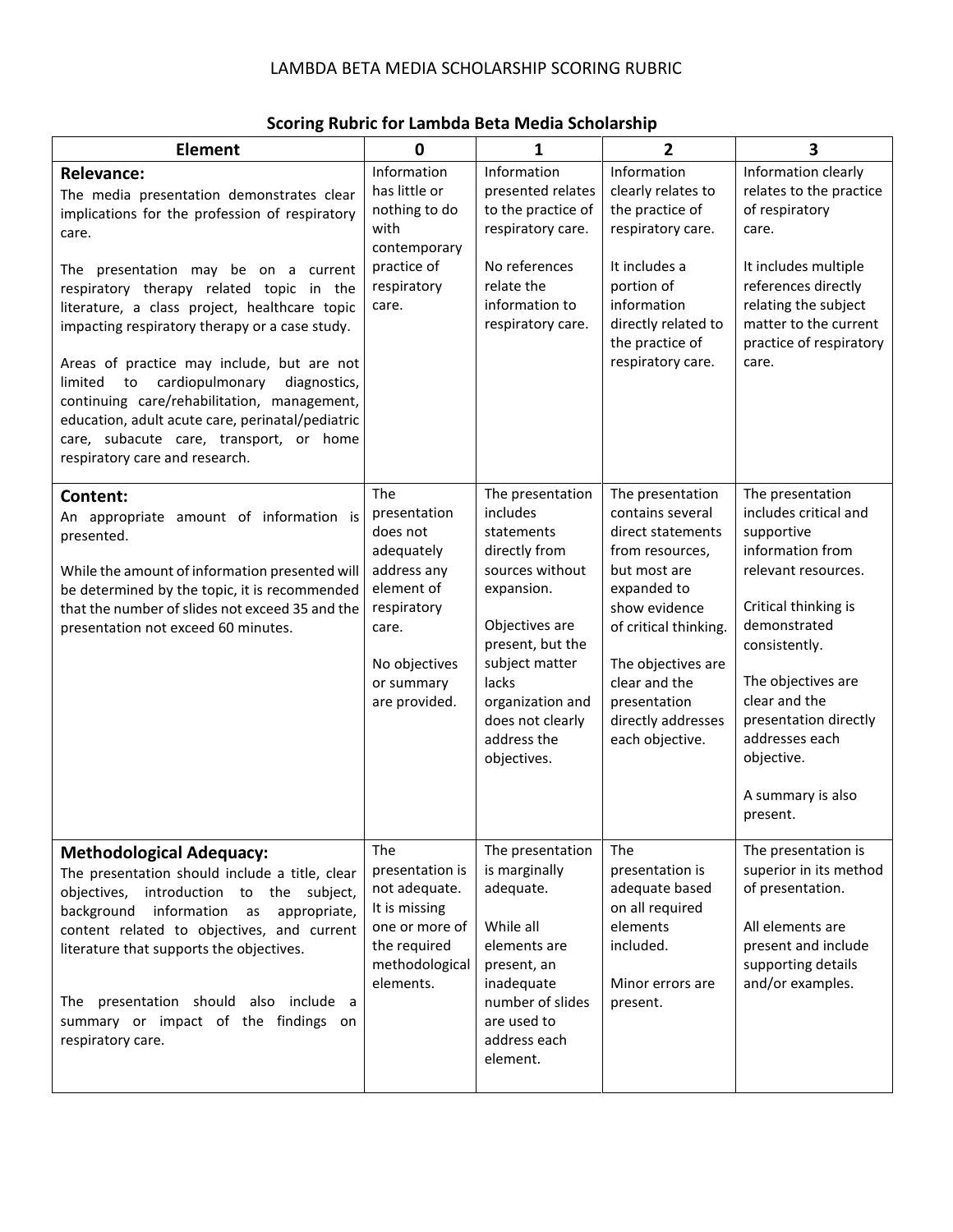## LAMBDA BETA MEDIA SCHOLARSHIP SCORING RUBRIC

| <b>Element</b>                                                                                                                                                                                                                                                                                                                                                                                                                                                                                                                                                                                                                                                                                                                      | $\mathbf 0$                                                                                                                                                                                                                                       | $\mathbf{1}$                                                                                                                                                                                                                                                                                                                                  | $\mathbf{2}$                                                                                                                                                                                                                                                                                                                                                                                                                                               | $\overline{\mathbf{3}}$                                                                                                                                                                                                                                                                                                            |
|-------------------------------------------------------------------------------------------------------------------------------------------------------------------------------------------------------------------------------------------------------------------------------------------------------------------------------------------------------------------------------------------------------------------------------------------------------------------------------------------------------------------------------------------------------------------------------------------------------------------------------------------------------------------------------------------------------------------------------------|---------------------------------------------------------------------------------------------------------------------------------------------------------------------------------------------------------------------------------------------------|-----------------------------------------------------------------------------------------------------------------------------------------------------------------------------------------------------------------------------------------------------------------------------------------------------------------------------------------------|------------------------------------------------------------------------------------------------------------------------------------------------------------------------------------------------------------------------------------------------------------------------------------------------------------------------------------------------------------------------------------------------------------------------------------------------------------|------------------------------------------------------------------------------------------------------------------------------------------------------------------------------------------------------------------------------------------------------------------------------------------------------------------------------------|
| <b>References:</b><br>References should be prepared in accordance with<br><b>Guidelines for Authors for Respiratory Care Journal</b><br>References should:<br>Noted on slides in an acceptable format<br>$\bullet$<br>for presentations.<br>Include citations for images that are not<br>$\bullet$<br>open source in the media presentation.<br>Be listed as they appear in the<br>$\bullet$<br>presentation, not alphabetically.<br>Include year, volume number,<br>and<br>$\bullet$<br>inclusive page numbers.<br>Be double-spaced.<br>$\bullet$<br>A reference page should be included as a separate<br>attachment.                                                                                                              | Reference list is<br>not included.<br>References are<br>not drawn from<br>an appropriate<br>scientific (e.g.,<br>peer reviewed)<br>literature base.<br>No references on<br>slides.                                                                | Reference list<br>does not<br>conform to<br>standard style.<br>References<br>include, but are<br>not consistently<br>drawn, from the<br>scientific<br>literature.<br>References<br>included but<br>format is not<br>correct.                                                                                                                  | Reference list<br>does not<br>conform to<br>standard style.<br>References are<br>consistently<br>drawn from peer<br>reviewed<br>literature.<br>References<br>included on<br>slides, but format<br>is not correct.                                                                                                                                                                                                                                          | Reference list<br>conforms to a<br>standard style.<br>References are<br>consistently drawn<br>from the peer<br>reviewed<br>literature.<br>References<br>included and<br>format are correct.                                                                                                                                        |
| <b>Organization, Style, and Proofreading:</b><br>A presentation that presents evidence of critical<br>thinking and the ability of the student to outline<br>and scientifically address objectives.<br>Transition between objectives should be clear with<br>a summary.<br>Graphics should support the content and add<br>interest to the presentation.<br>The notes page for slides should further expand on<br>the content of each slide.<br>The presentation content is the responsibility of<br>the author.<br>Authors should make every attempt to proof their<br>presentation for errors in spelling, grammar,<br>sequencing of content, structure and format<br>before submitting their media presentation to<br>Lambda Beta. | Presentation<br>lacks objectives,<br>and clear<br>organization<br>transitioning<br>between<br>objectives.<br>Logic of<br>arguments is not<br>made clear.<br>Notes not used<br>(slides).<br>Numerous (>20)<br>errors in<br>grammar or<br>spelling. | Objectives were<br>partially<br>addressed.<br>Graphics or tables<br>do not support the<br>objectives or text.<br>Organization of<br>presentation<br>appears<br>haphazard;<br>transition<br>between topics or<br>objectives is not<br>evident.<br>Minimal use of<br>notes (slides).<br>Several (10 to 20)<br>errors in grammar<br>or spelling. | The<br>presentation is<br>generally clear; a<br>few minor points<br>may be confusing<br>or not well<br>presented.<br>Graphics are<br>available to<br>support the<br>content.<br>The<br>presentation is<br>generally well<br>organized;<br>transition<br>between<br>topic/objectives<br>is logical and<br>shows evidence<br>of critical<br>thinking.<br>Good use of the<br>notes page<br>(slides).<br>Few errors<br>$( < 10)$ in<br>grammar or<br>spelling. | The presentation<br>is clear, logical<br>and organized.<br>Effective use of<br>graphics to<br>support the<br>content.<br>The notes clearly<br>expand on the<br>slide content<br>giving the<br>reviewer a good<br>understanding of<br>the content to be<br>presented with<br>each slide.<br>No errors in<br>grammar or<br>spelling. |